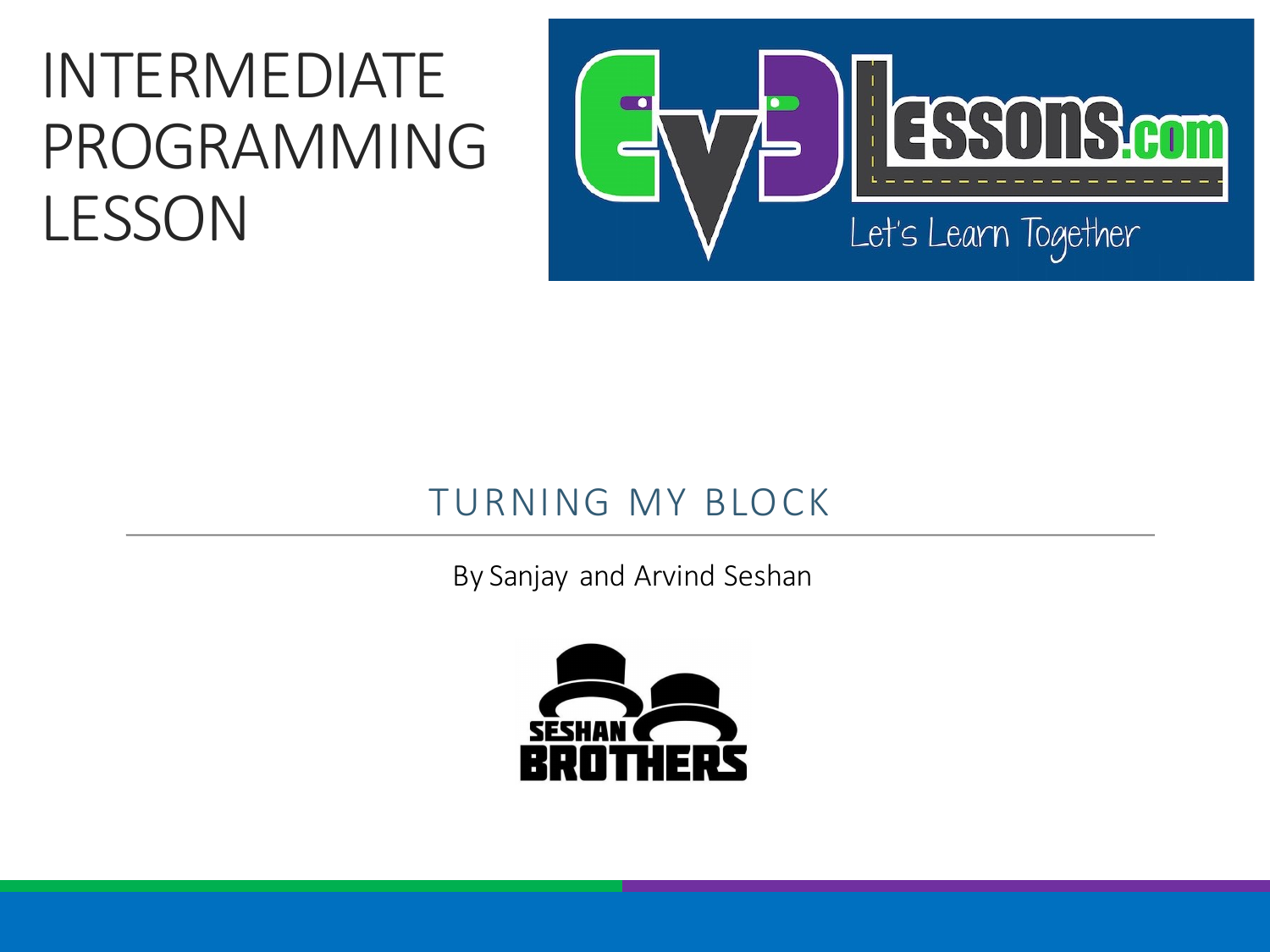# Lesson Objectives

- 1. Create a useful My Block
- 2. Learn to make a My Block that will take inputs based on measurements with a protractor
- 3. Make a Turning My Block

Prerequisites: Turning, My Blocks with Inputs and Outputs, Data Wires, Math **Blocks, Port View**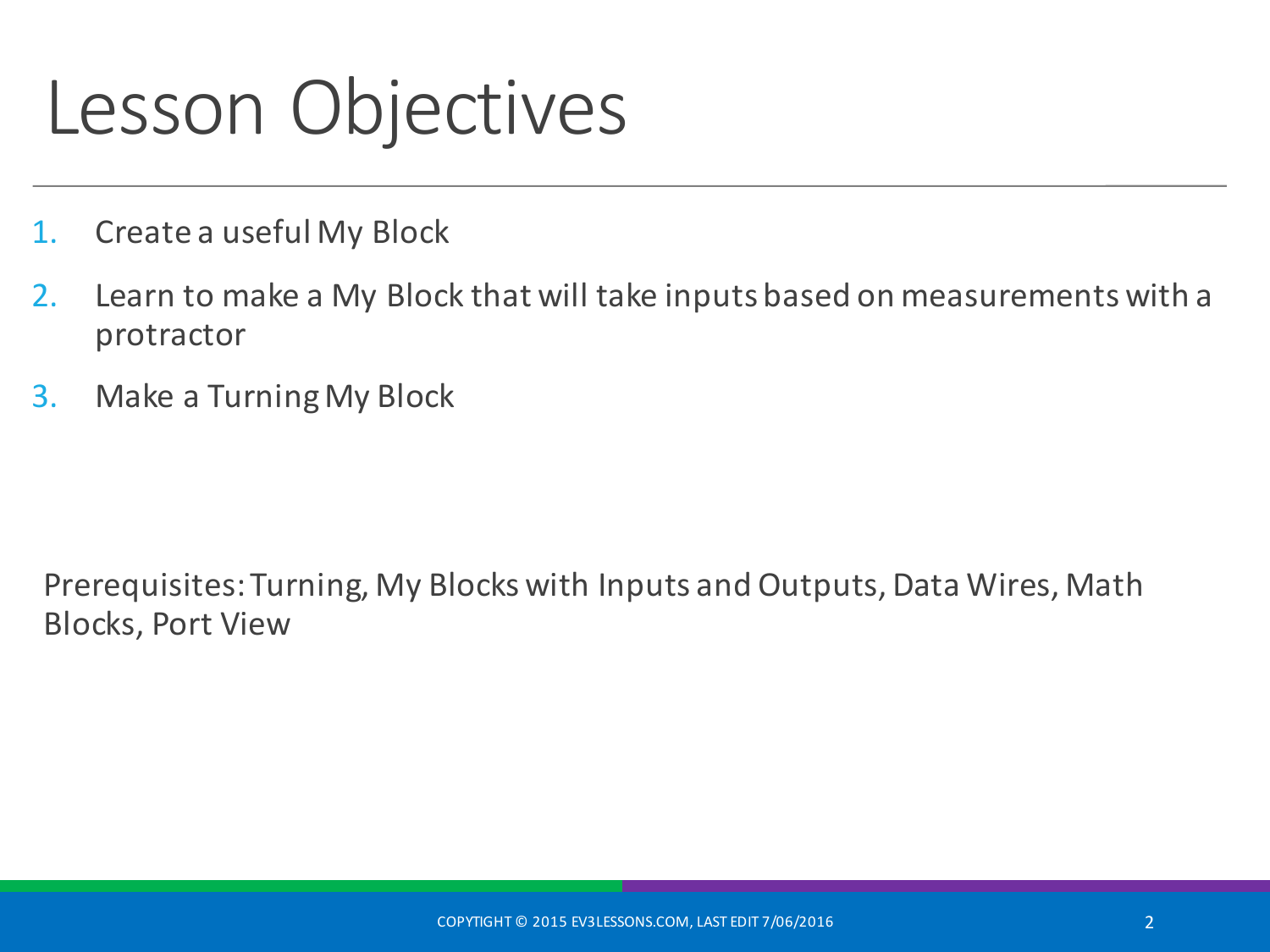# Rotation vs. Protactor Degrees



45 degree turn by the robot in the real world can be measured with a protractor. **We call this protractor degrees.** 



You can use the EV3 to measure how much your wheel turns. We call this **rotation degrees.**

- Just like Move CM, you can also create a My Block for turns. In Move Centimeters, we had to figure out how much the robot wheels rotate for one CM.
- To make a Turn Degrees My Block, you have to figure out how much your rotation sensor on the motor turns for one degree on a protractor.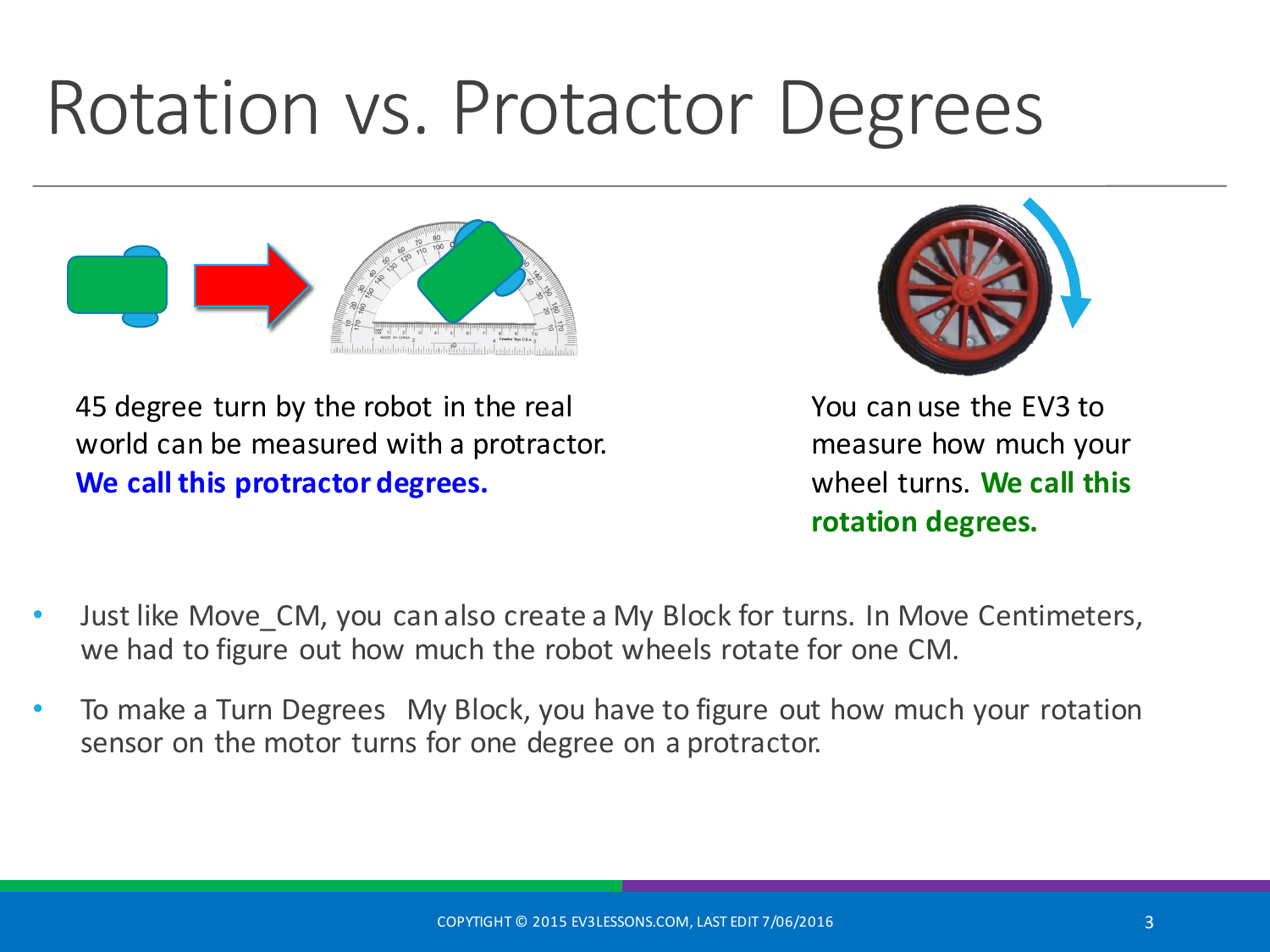# Turn Degrees in 3 Easy Steps

**STEP 1:** How many rotation degrees does the robot turn for every 1 protractor degree?

STEP 1A: Rotation Sensor Measurement

STEP 1B: Program the robot to turn 1 protractor degree

**STEP 2:** Add a Math Block to convert protractor degrees to rotation degrees.

**STEP 3:** Create a Turn Degrees My Block with 2 inputs (power and degrees)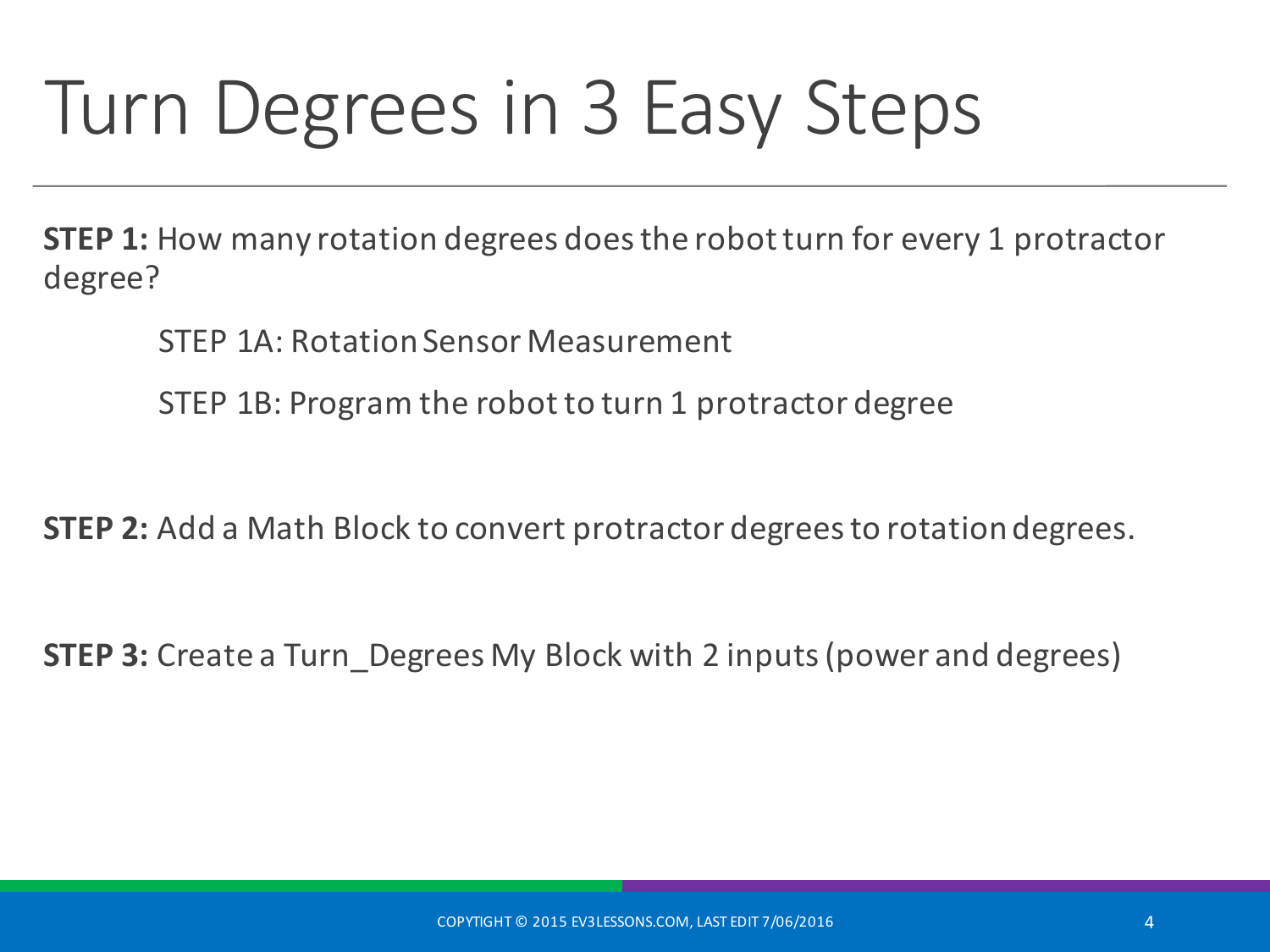#### Step 1A: Measuring Rotation Sensor

Calculate how many motor degrees are in 1 protractor degree

- Go to Port View and pick the rotation sensor on your motor
- $\circ$  Hold one wheel in place and only turn the other wheel (Pivot Turn). Turn the robot any number of degrees you choose. Make sure the wheels don't slip when you do this.
- Look at the Motor Degree value and divide by the number of protractor degrees you turned.
- $\circ$  This is the number of rotation degrees in 1 protractor degree.

An example using Droid Bot

- Robot was turned 90 protractor degrees
- Using Port View, the motor moved 330 degrees
- $\degree$  330 motor degrees/90 protractor degrees = 3.7

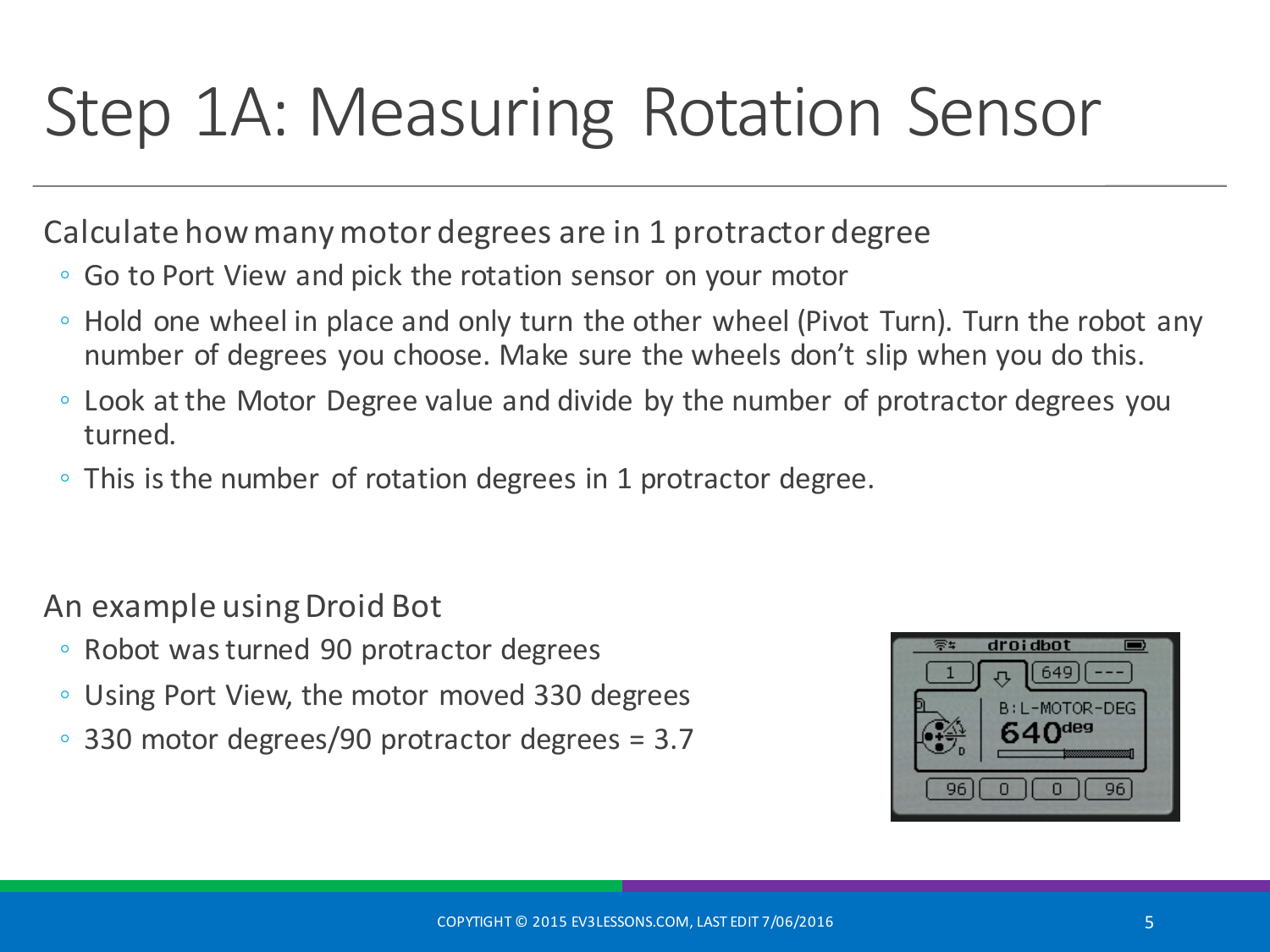# Step 1B: Turn the Robot 1 Degree

The goal of this program is to turn the robot 1 protractor degree.



3.7 is the number of motor degrees in 1 protractor degree for Droid Bot. You will have to customize this based on your robot using Step 1A in the Powerpoint instructions.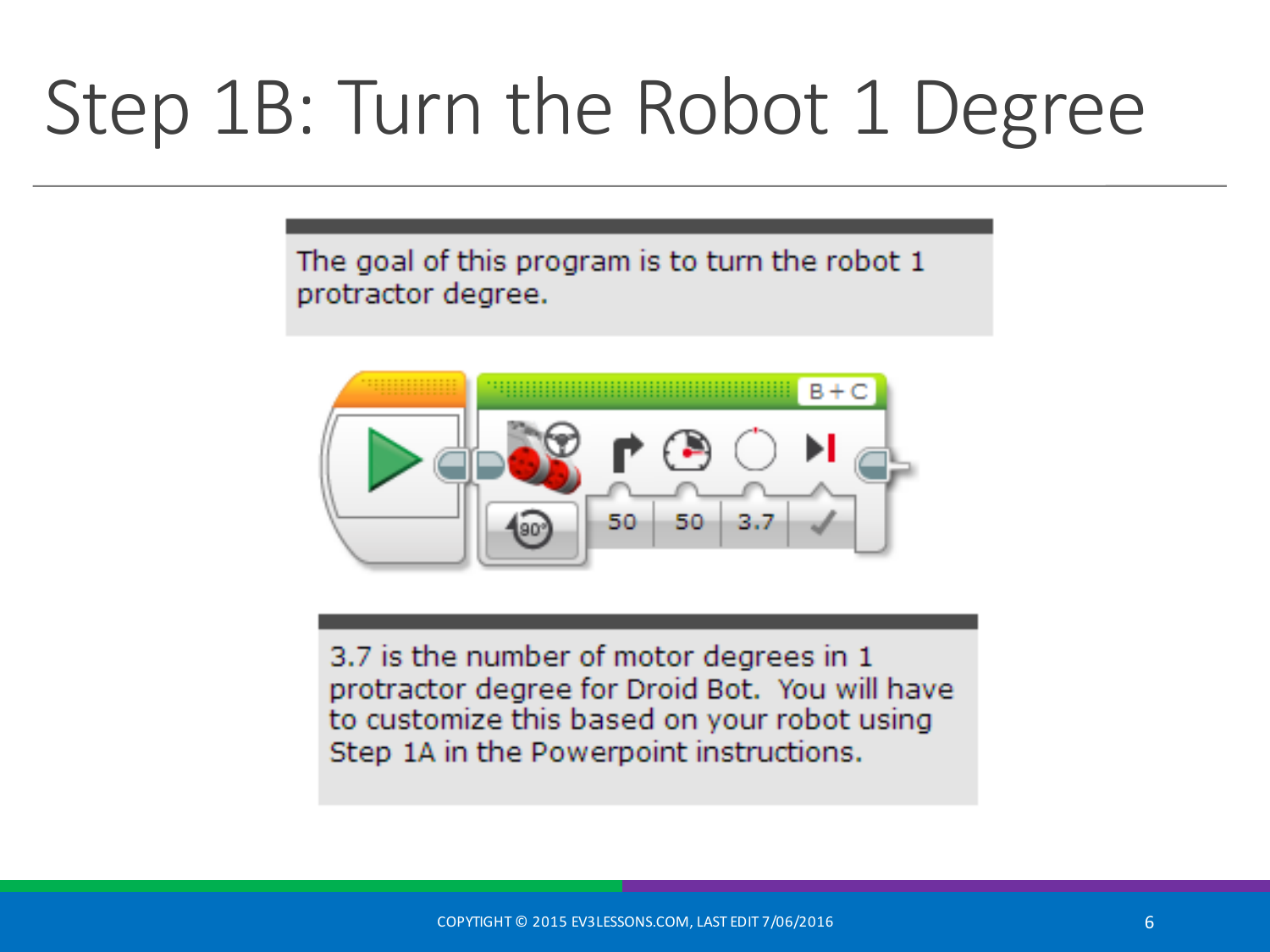# Step 2: Protractor to Motor Degree

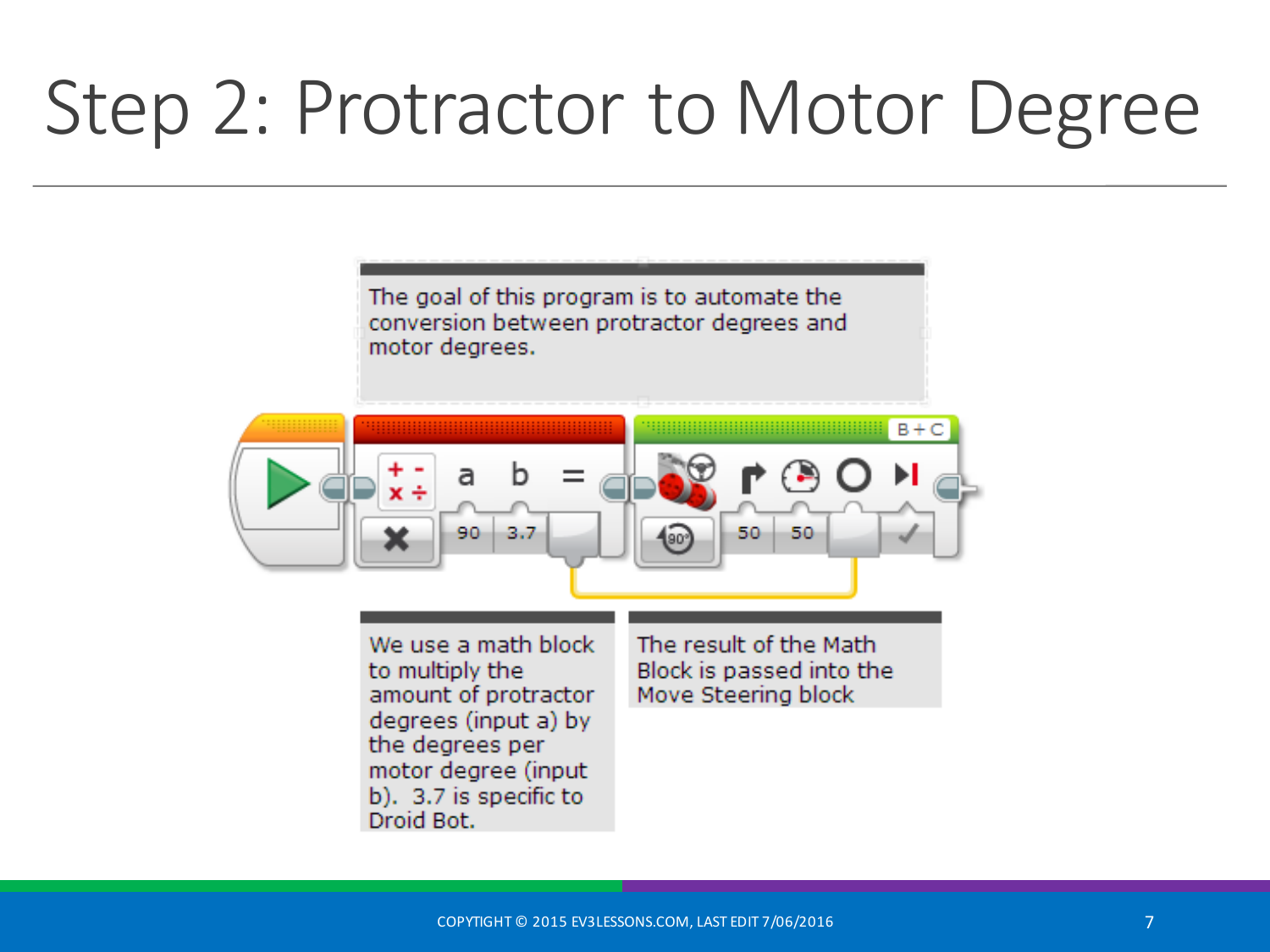# Step 3A: Set up My Block

A. Highlight the two blocks and go to My Block Builder

- B. Create two inputs: one for degrees and one for power. Both inputs should be setup as numeric inputs
- **Refer to the My Blocks with** *Inputs & Outputs lesson if you need help setting up the My Block*



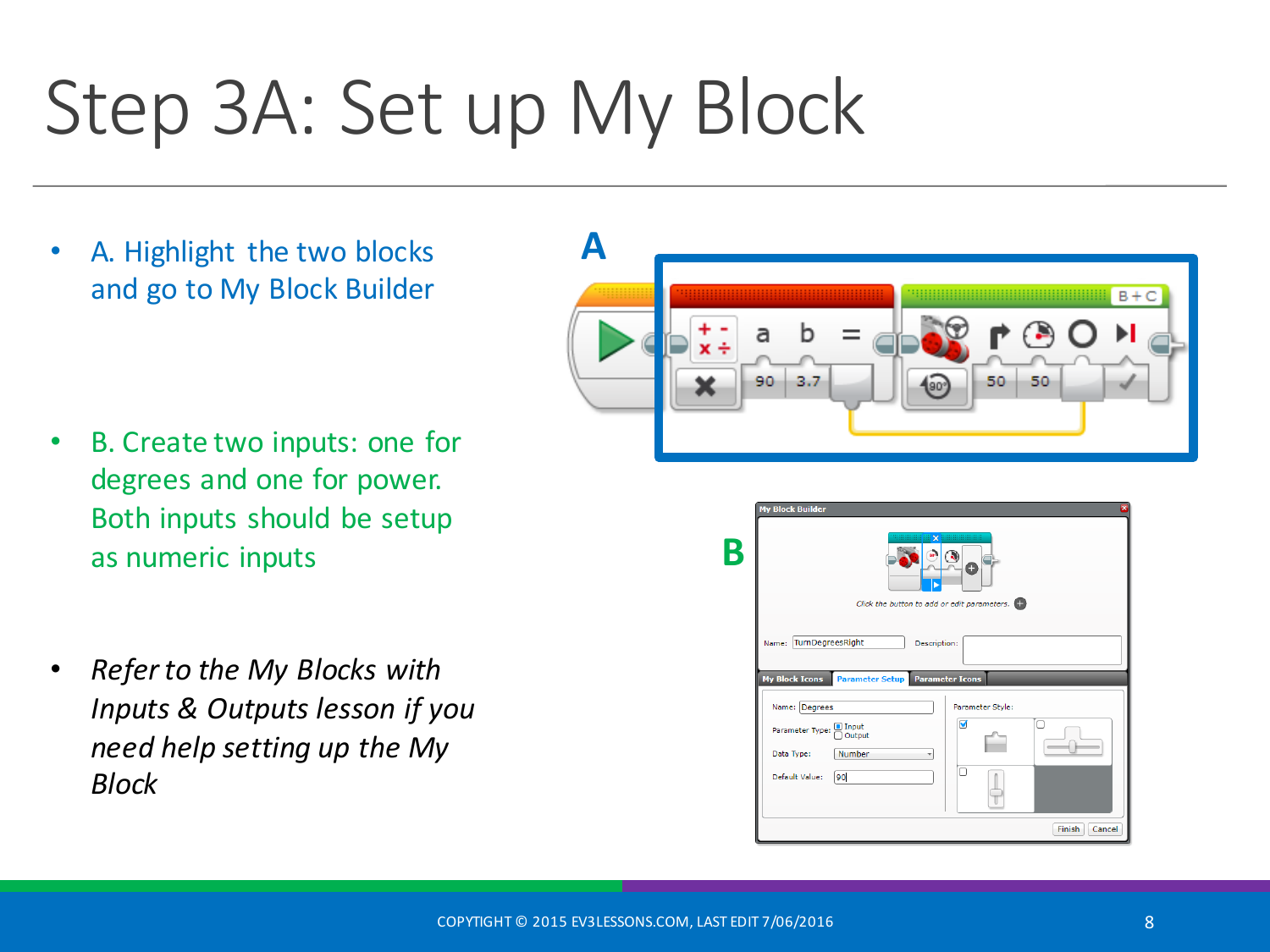# STEP 3A: Wire the Inputs



C. Wire the inputs in the grey block. The degrees input connects to the Math Block. The power goes into the Move Steering Block's power input. The result of the Math Block is wired into the Move Steering Block's degree input.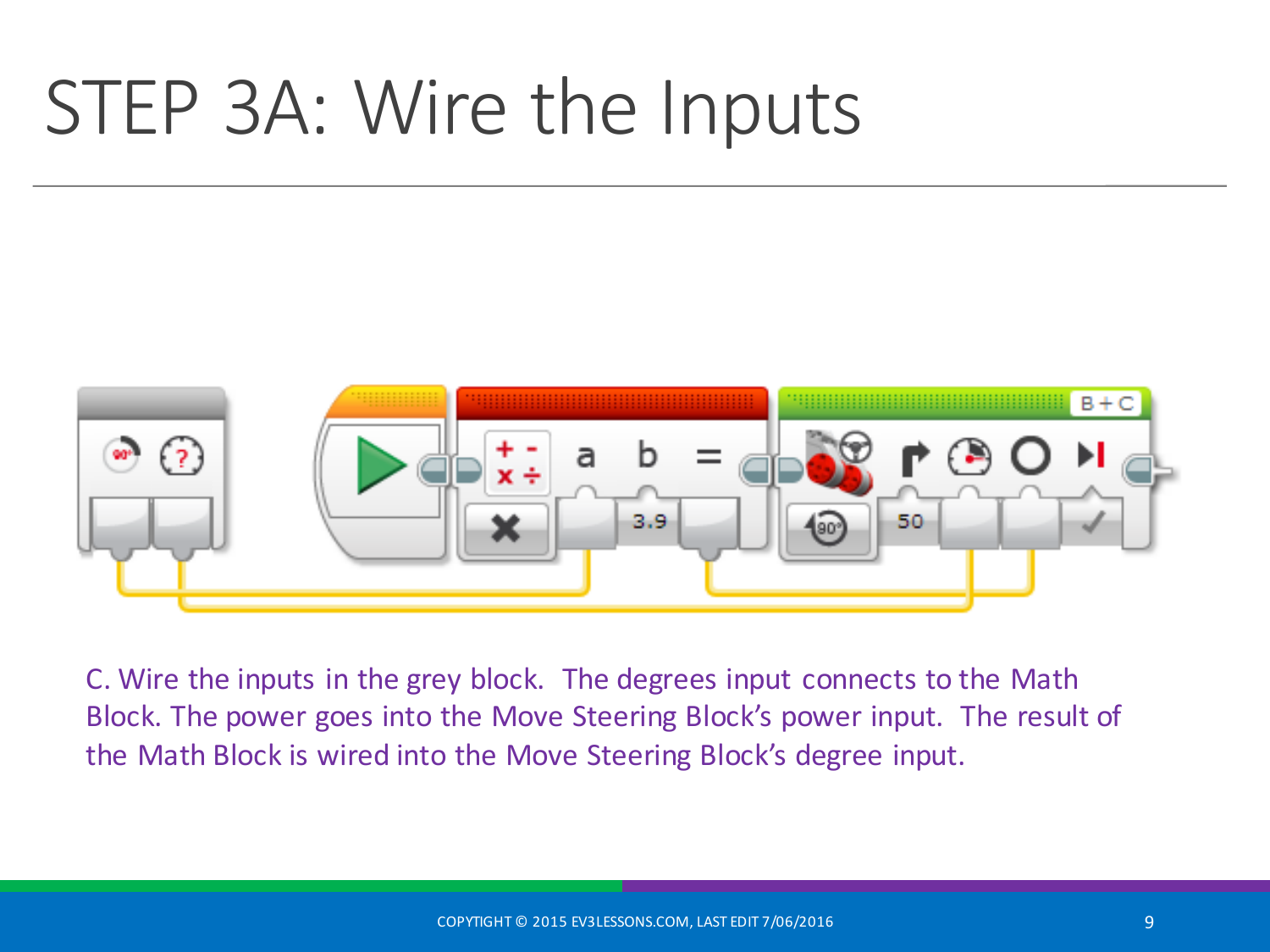# Step 3B: Turn\_Degrees My BLock

Repeat the process to make a My Block for Left and Right Turns. You can double click on any my block to look inside and see the contents.

Each My Block has two inputs: degrees and power



This my block turns the robot right.

This my block turns the robot left.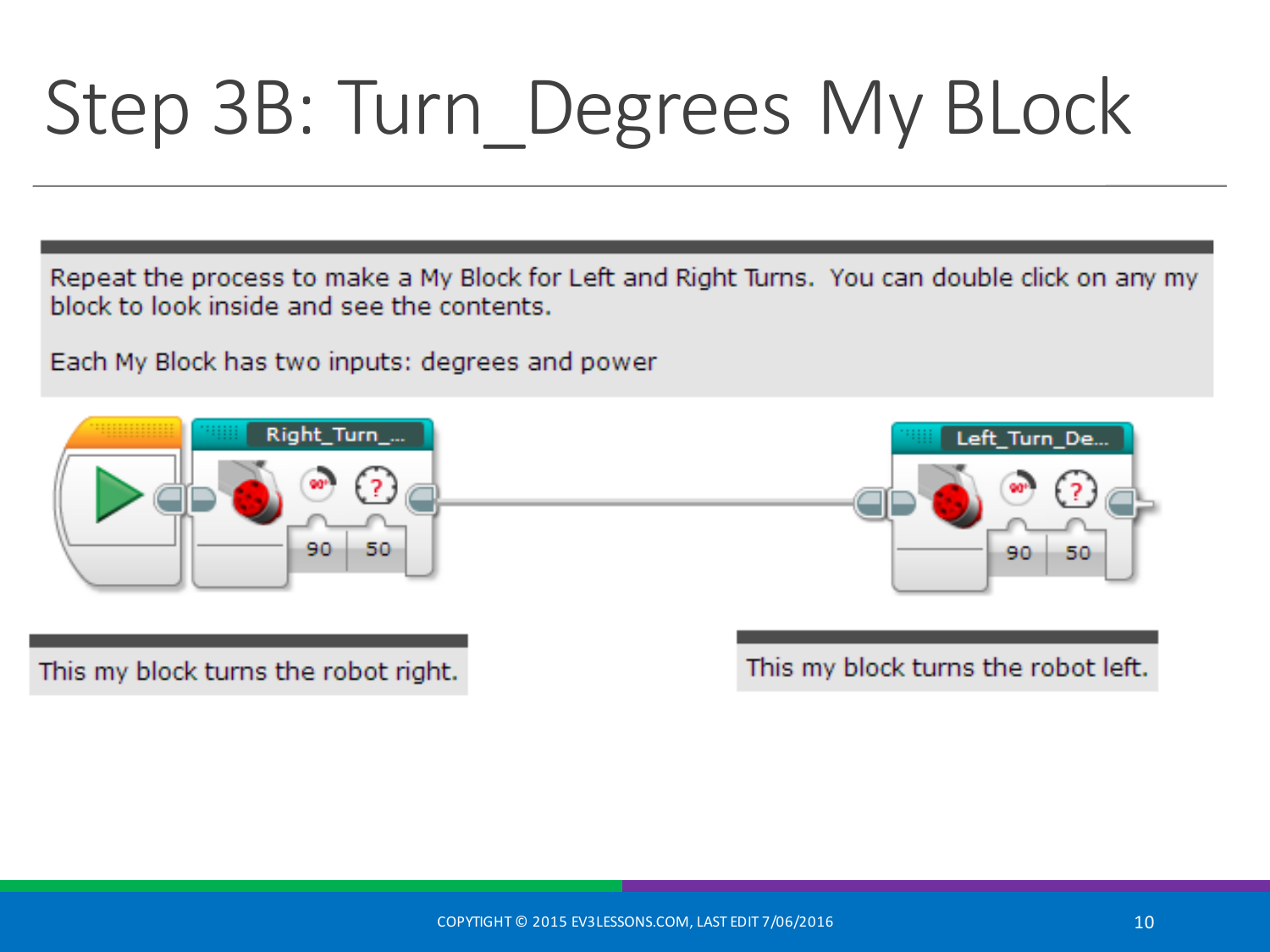# STEP 3B: Inside Turn\_degrees Right

| $\frac{1}{\Box}$ This program is Step 2 converted into a my block with two numeric inputs: |
|--------------------------------------------------------------------------------------------|
| degrees and power                                                                          |
|                                                                                            |



This block converts protractor degrees to motor degrees.

We turn the motor for the amount of degrees that was calculated in the previous block.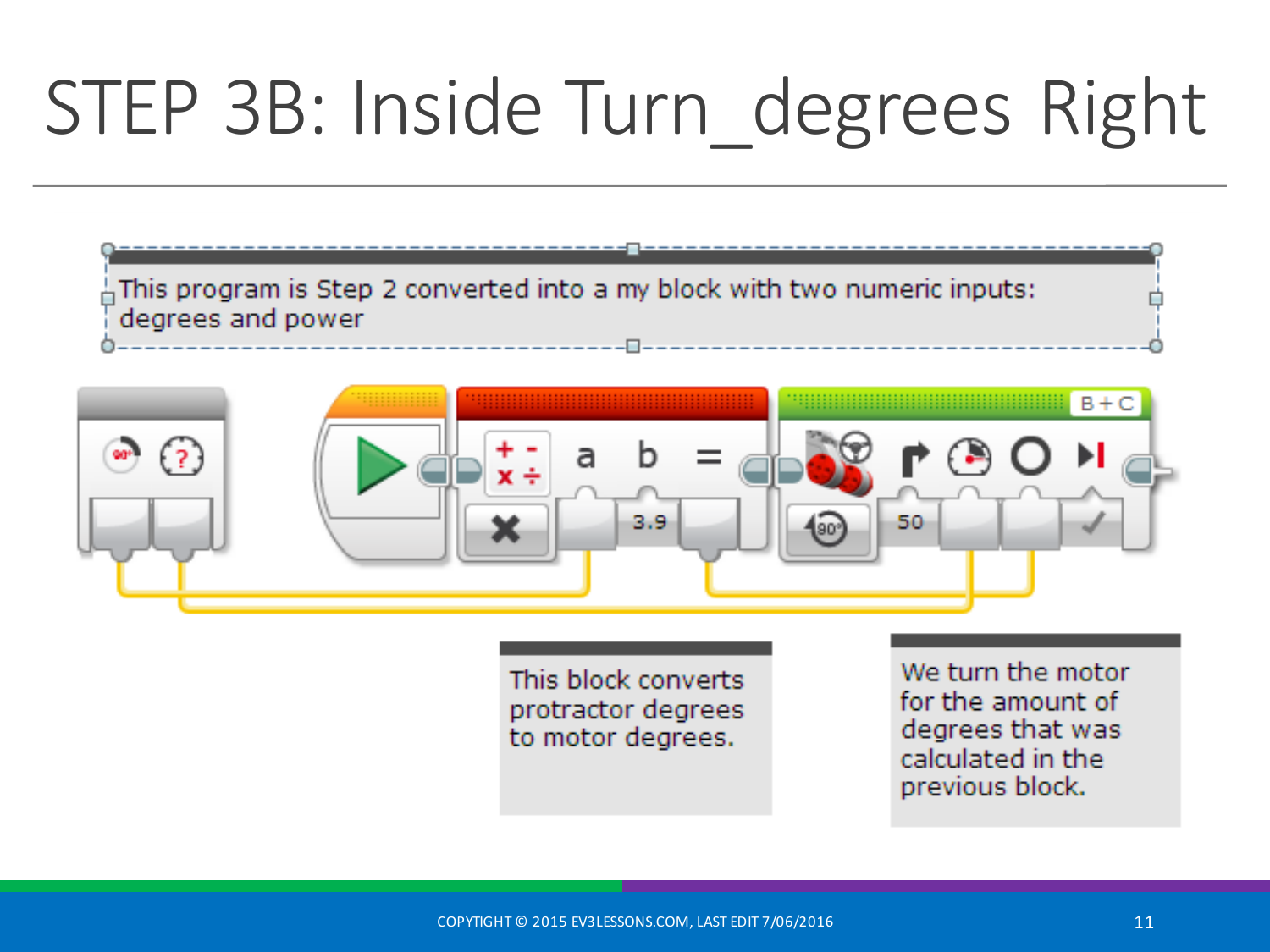# STEP 3B: Inside Turn\_degrees left

This program is Step 2 converted into a my block with two numeric inputs: degrees and power. This was converted to do a left turn.



This my block converts protractor degrees to motor degrees.

We turn the motor for the amount of degrees that was calculated in the previous block.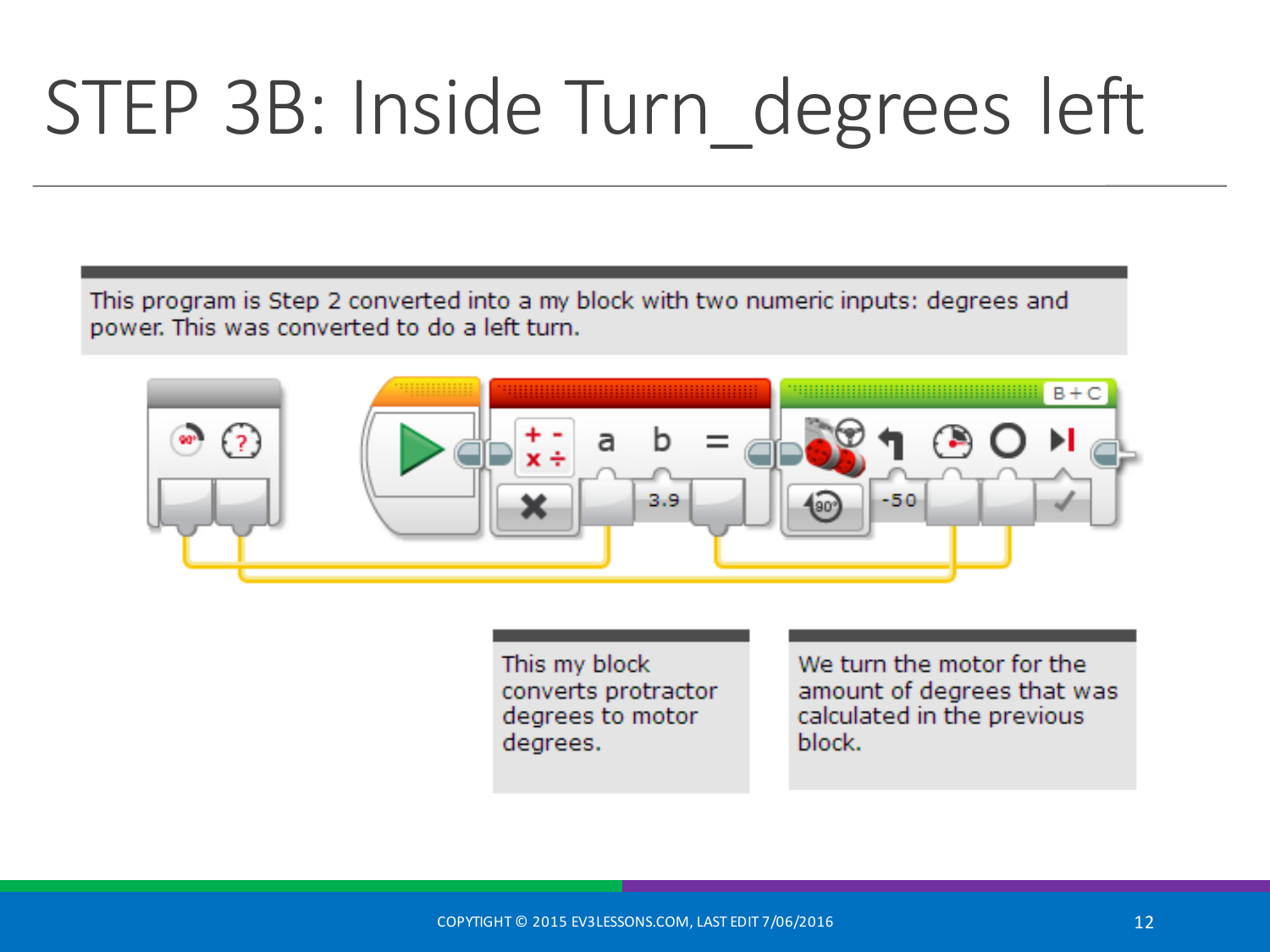## Discussion

Why is a Turn Degree My Block useful?

◦ You can measure turns using a protractor and input this number into your turn block

Will changing the inputs in one copy of Turn\_Degrees impact another copy of it?

 $\circ$  No. That is exactly why a My Block is useful. You can use the same block multiple times, each time using a different number for power and degrees (or any other parameter you set up).

#### Can you alter a My Block after it is made?

◦ You can change any of the contents, but not the grey blocks (input and output parameters). If you need to make changes to the parameters, you must remake your My Block.